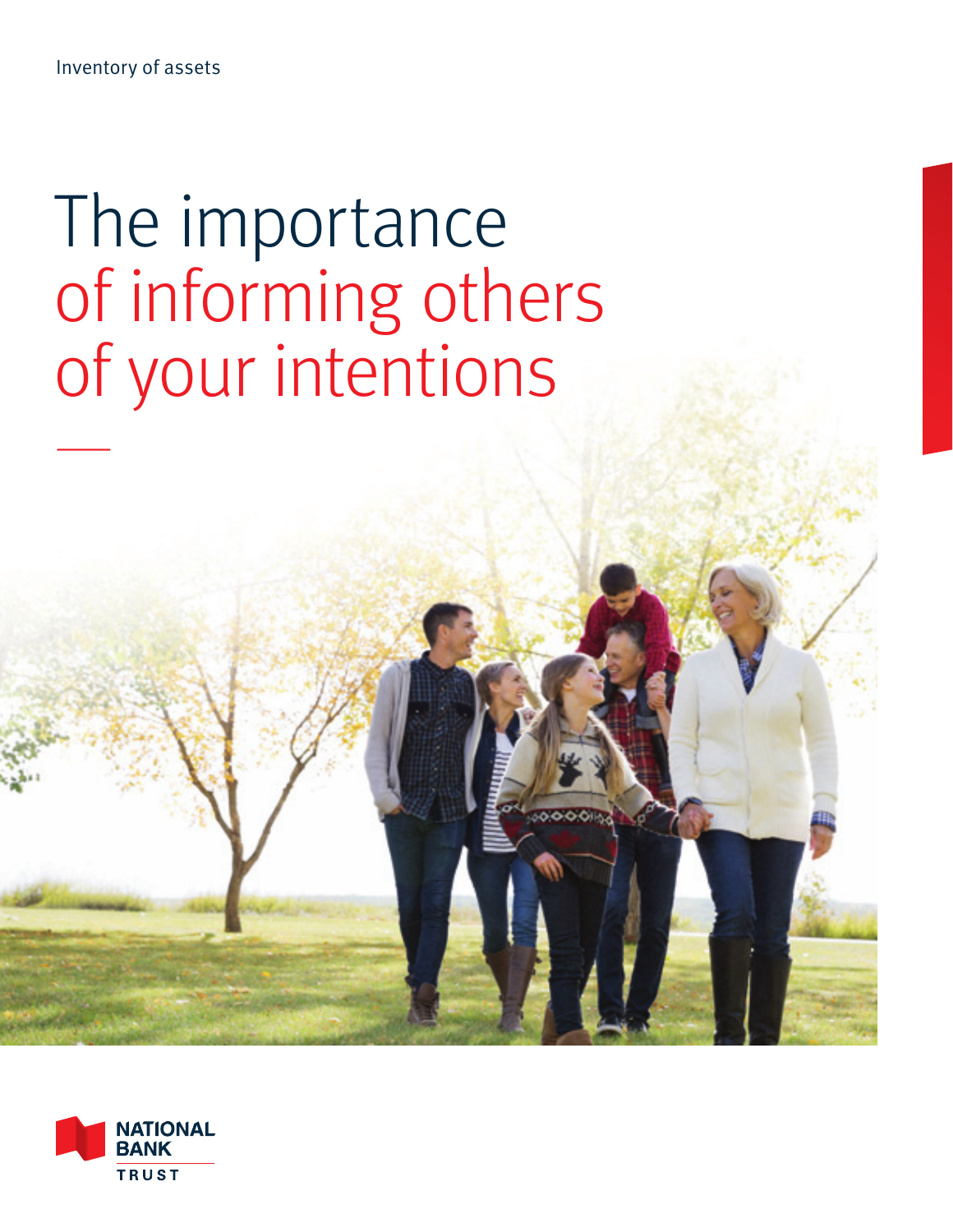This tool will help you pass on important information about yourself to the people you're close to. The information in the first part of the document is confidential; be sure to keep it in a safe place. The second part, listing the names of key persons, should be kept in a place that is readily accessible to the people you're close to.

| Last name and first name | Telephone number | E-mail address |
|--------------------------|------------------|----------------|
|                          |                  |                |
|                          |                  |                |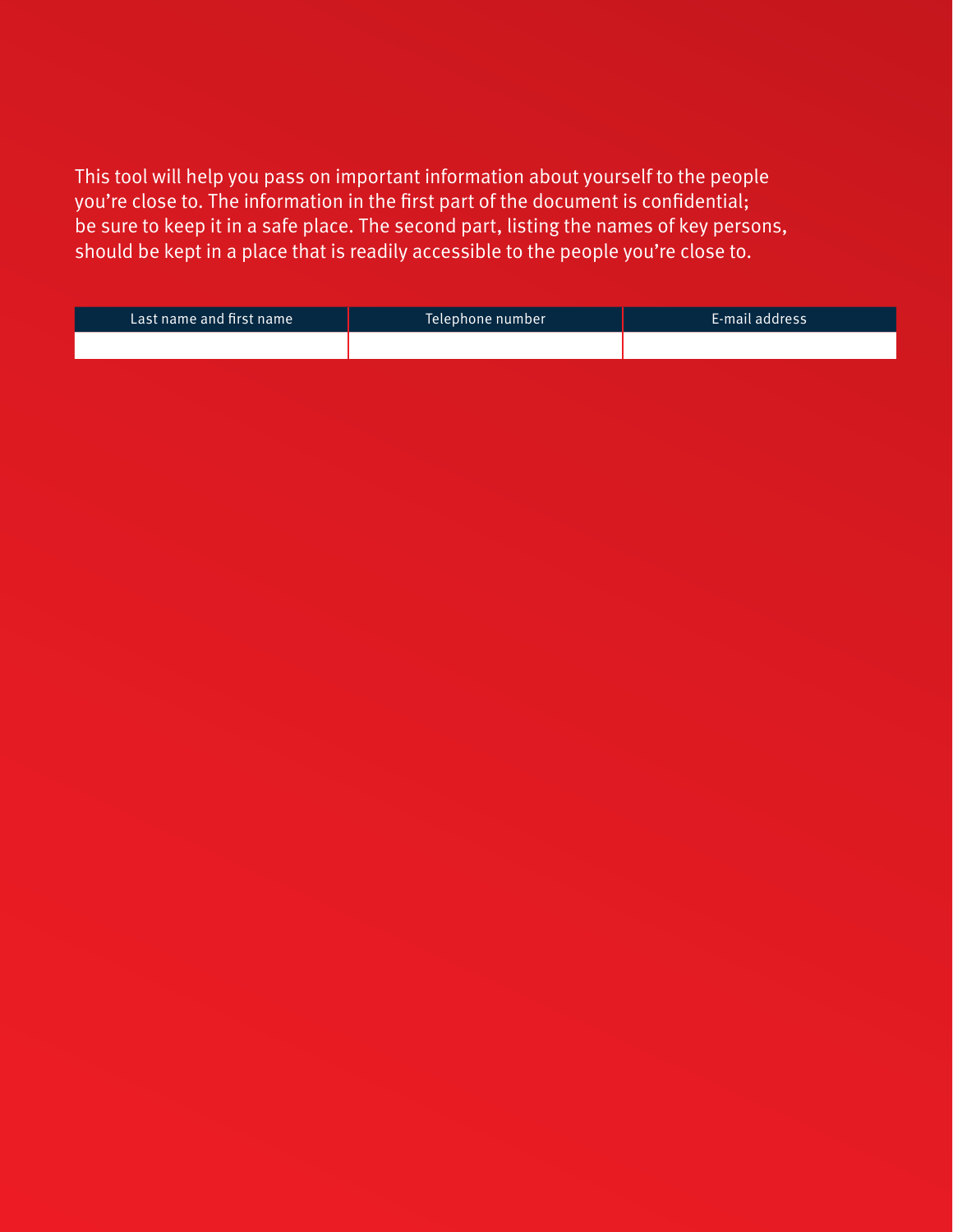### Personal information —

|                          |                                                 | Client                                                                      |                                                         | Spouse                                                                                    |
|--------------------------|-------------------------------------------------|-----------------------------------------------------------------------------|---------------------------------------------------------|-------------------------------------------------------------------------------------------|
| Last name and first name |                                                 |                                                                             |                                                         |                                                                                           |
| Date of birth            |                                                 |                                                                             |                                                         |                                                                                           |
| S.I.N.                   |                                                 |                                                                             |                                                         |                                                                                           |
| Citizenship(s)           |                                                 |                                                                             |                                                         |                                                                                           |
| Place of birth           |                                                 |                                                                             |                                                         |                                                                                           |
| <b>Marital status</b>    | $\Box$ Single<br>$\square$ Married<br>□ Widowed | $\Box$ Civil union<br>Common-law partner<br>Adult interdependent<br>partner | $\Box$ Single<br>$\square$ Married<br>$\square$ Widowed | $\Box$ Civil union<br>$\Box$ Common-law partner<br>$\Box$ Adult interdependent<br>partner |
| Contract/union           | $\Box$ Common-law<br>$\Box$ Marriage contract   | $\Box$ Civil union                                                          | $\Box$ Common-law<br>$\Box$ Marriage contract           | $\Box$ Civil union                                                                        |
| Previous union(s)        | Divorced                                        | $\Box$ Separated                                                            | $\Box$ Divorced                                         | $\Box$ Separated                                                                          |

#### Children

| Last name and<br>first name | Address and<br>telephone number | Year of<br>birth | Parents |
|-----------------------------|---------------------------------|------------------|---------|
|                             |                                 |                  |         |
|                             |                                 |                  |         |
|                             |                                 |                  |         |
|                             |                                 |                  |         |

#### Grandchildren

| Last name and<br>first name | Address and<br>telephone number | Year of<br>birth | Parents |
|-----------------------------|---------------------------------|------------------|---------|
|                             |                                 |                  |         |
|                             |                                 |                  |         |
|                             |                                 |                  |         |

#### Parents

|                                   | Client | Spouse |
|-----------------------------------|--------|--------|
| Mother's last and first name      |        |        |
| Telephone number                  |        |        |
| Year of birth                     |        |        |
| Father's last name and first name |        |        |
| Telephone number                  |        |        |
| Year of birth                     |        |        |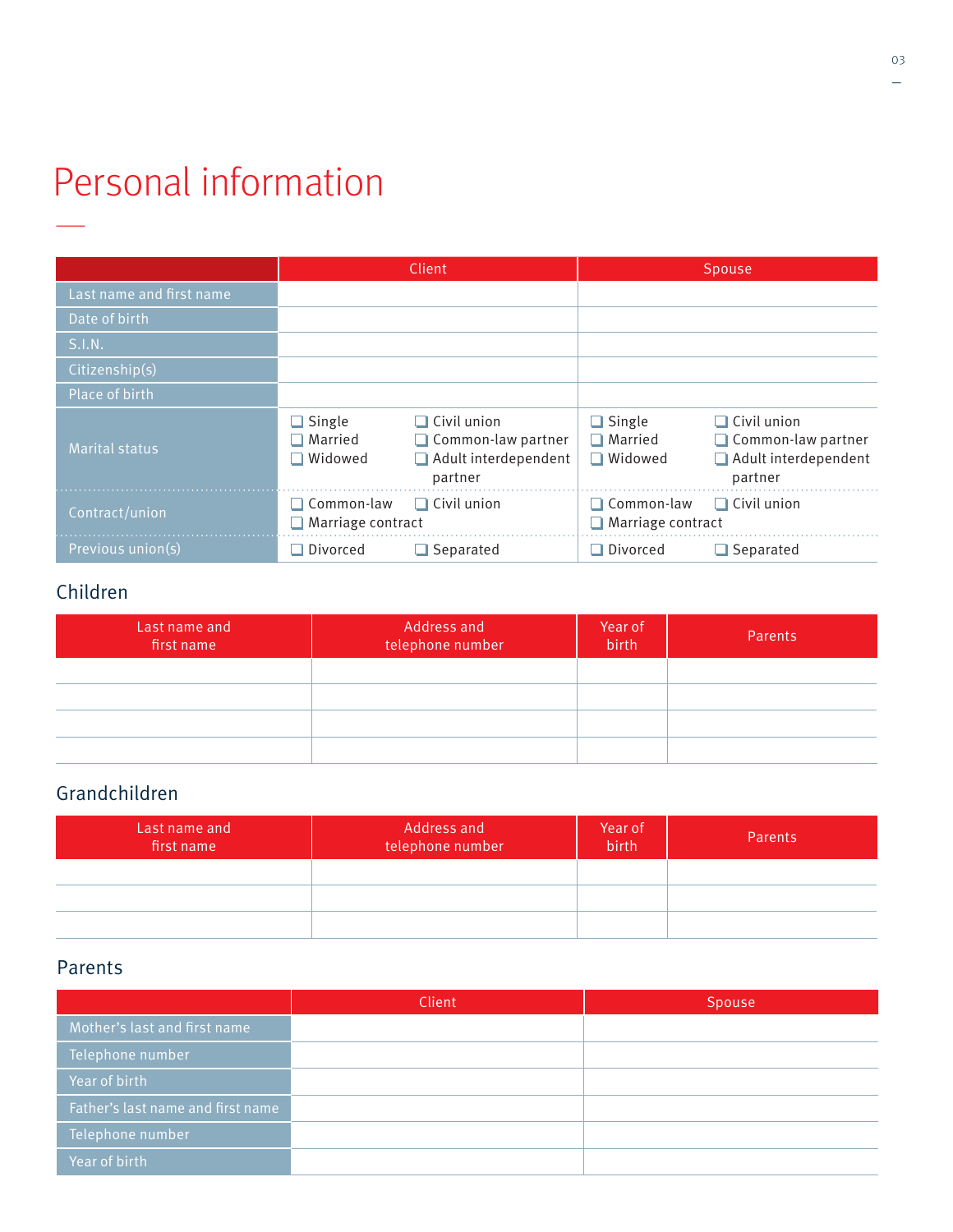# Personal information (cont.)

#### Location of documents

|                                | Client | Spouse |
|--------------------------------|--------|--------|
| Will                           |        |        |
| Power(s) of attorney           |        |        |
| <b>Birth certificate</b>       |        |        |
| Legal contract(s)              |        |        |
| Passport(s)                    |        |        |
| Income tax returns             |        |        |
| Safe(s)/safety deposit box(es) |        |        |
| Property titles                |        |        |

# Banking information

#### Bank account(s)

—

| Name and address<br>of institution | Account number | Type of account |              |               | Debit card   |
|------------------------------------|----------------|-----------------|--------------|---------------|--------------|
|                                    |                | $\Box$ Personal | $\Box$ loint | $\Box$ Yes    | $\square$ No |
|                                    |                | $\Box$ Personal | $\Box$ Joint | $\Box$ Yes    | $\square$ No |
|                                    |                | $\Box$ Personal | $\Box$ Joint | $\square$ Yes | $\square$ No |

#### Credit product(s) (mortgage, personal loan, line of credit, etc.)

| Product type | Amount due<br>and payment | Name and address<br>of institution | Account number | Type of account                 |
|--------------|---------------------------|------------------------------------|----------------|---------------------------------|
|              |                           |                                    |                | $\Box$ Personal<br>$\Box$ Joint |
|              |                           |                                    |                | $\Box$ Personal<br>$\Box$ Joint |
|              |                           |                                    |                | $\Box$ Personal<br>$\Box$ Joint |
|              |                           |                                    |                | $\Box$ Personal<br>$\Box$ Joint |

—

—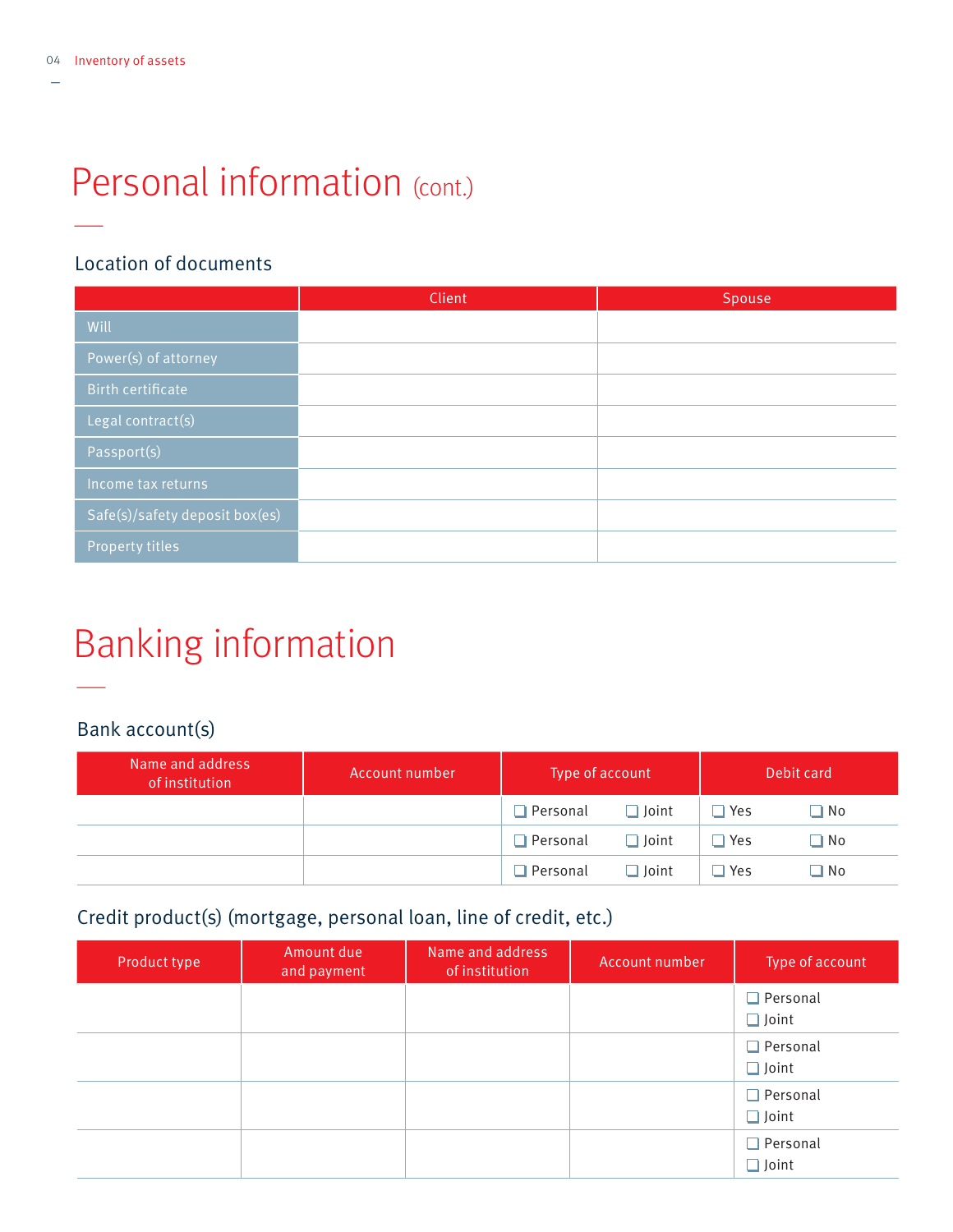#### Credit card(s)

| <b>Issuer</b> | Credit limit | Name and address<br>of institution | Account number | Type of account                 |
|---------------|--------------|------------------------------------|----------------|---------------------------------|
|               |              |                                    |                | $\Box$ Personal<br>$\Box$ Joint |
|               |              |                                    |                | $\Box$ Personal<br>$\Box$ Joint |
|               |              |                                    |                | $\Box$ Personal<br>$\Box$ Joint |
|               |              |                                    |                | $\Box$ Personal<br>$\Box$ Joint |

# Information on assets and liabilities

### — Family support payment(s)

| Beneficiary | Beneficiary's<br>address | Monthly payment | Details of the agreement |
|-------------|--------------------------|-----------------|--------------------------|
|             |                          |                 |                          |
|             |                          |                 |                          |

#### Guarantee(s)

| <b>Borrower</b> | Borrower's<br>address | Amount | Details of the agreement |
|-----------------|-----------------------|--------|--------------------------|
|                 |                       |        |                          |
|                 |                       |        |                          |

#### Real estate

| Principal residence               |
|-----------------------------------|
| Name and address of owner(s)      |
| Date purchased and purchase price |
| Mortgage amount                   |
| Date loan was issued              |
| Name of borrower(s)               |
| Present value of property         |
| Insurance,                        |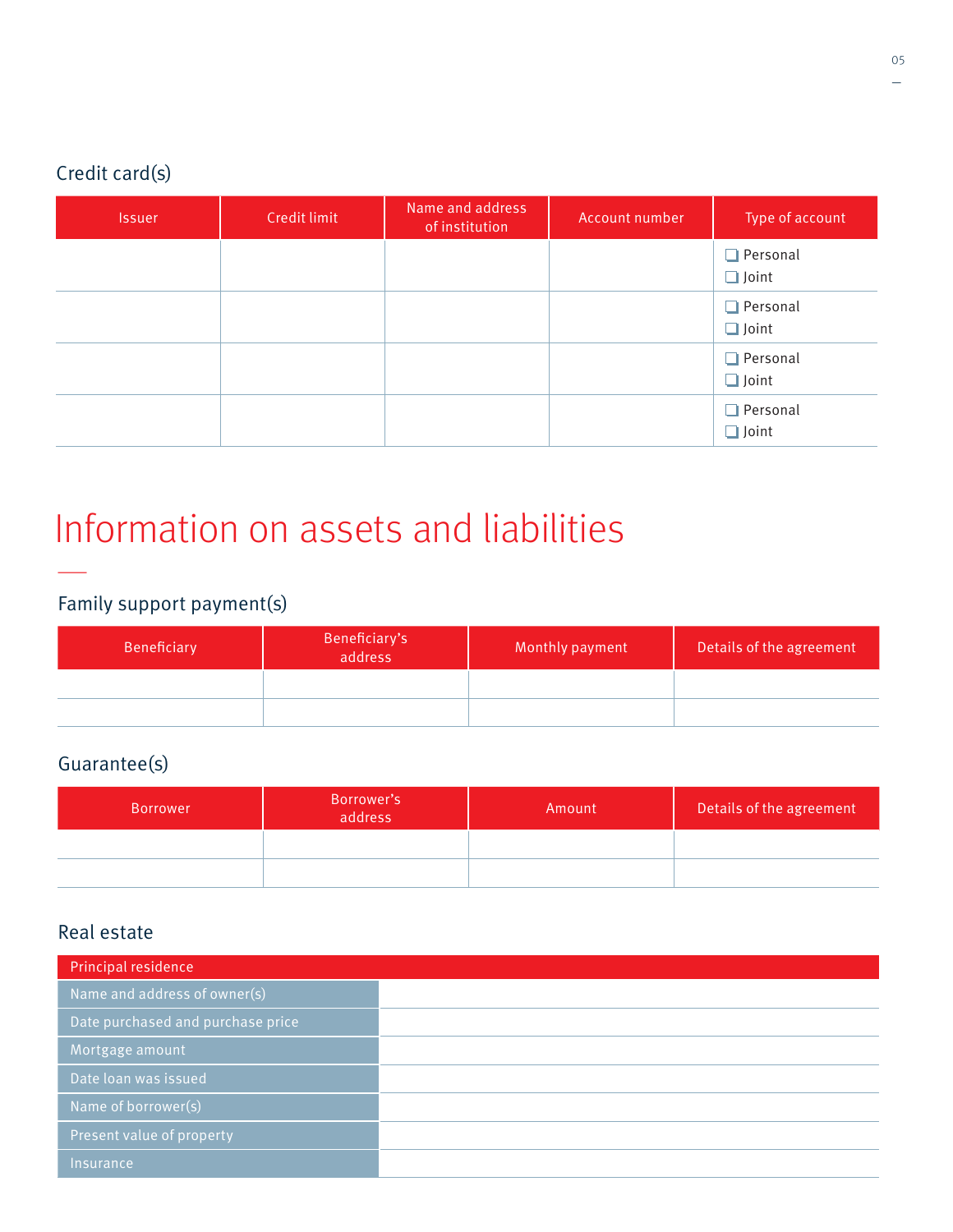—

### Information on assets and liabilities (cont.)

#### Real estate (cont.)

| Secondary residence(s)               | Residence 1 | <b>Residence 2</b> |
|--------------------------------------|-------------|--------------------|
| Name and address<br>of owner(s)      |             |                    |
| Date purchased<br>and purchase price |             |                    |
| Mortgage amount                      |             |                    |
| Date loan was issued                 |             |                    |
| Name of borrower(s)                  |             |                    |
| Present value<br>of residence        |             |                    |
| Insurance                            |             |                    |

| Income property(ies)                 | Property 1 | Property 2 |
|--------------------------------------|------------|------------|
| Name and address<br>of owner(s)      |            |            |
| Date purchased<br>and purchase price |            |            |
| Mortgage amount                      |            |            |
| Date loan was issued                 |            |            |
| Name of borrower(s)                  |            |            |
| Present value<br>of property         |            |            |
| Insurance                            |            |            |
| Annual income                        |            |            |

#### Business(es)

| <b>Name</b>              |            |              |  |  |  |
|--------------------------|------------|--------------|--|--|--|
| Type of ownership        |            |              |  |  |  |
| Owner(s)                 |            |              |  |  |  |
| Contact person           |            |              |  |  |  |
| Organizational structure |            |              |  |  |  |
| Shareholder agreement    |            |              |  |  |  |
| Succession plan          | $\Box$ Yes | $\square$ No |  |  |  |
| Transfer plan            | $\Box$ Yes | $\square$ No |  |  |  |
|                          |            |              |  |  |  |

—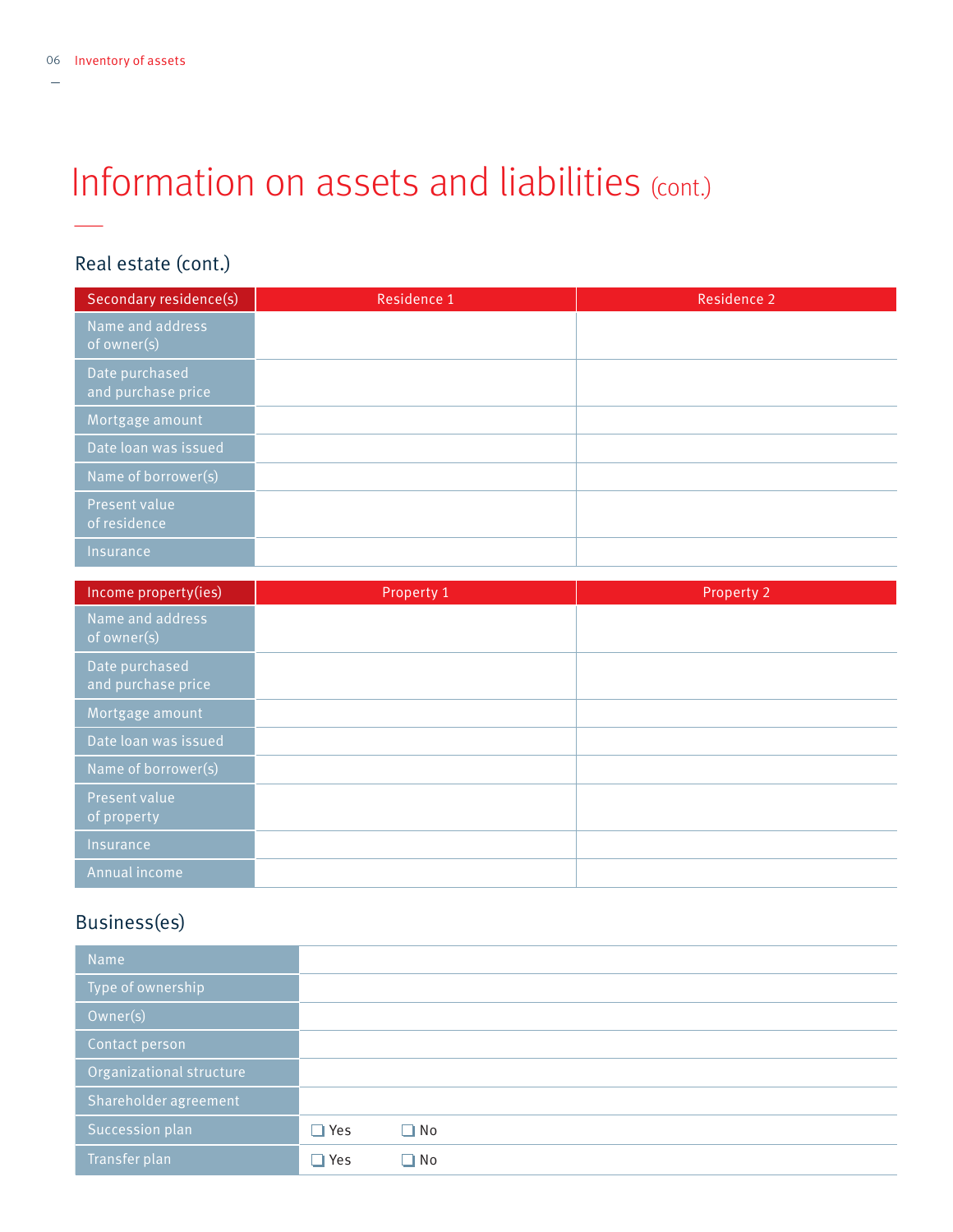### Information on assets and liabilities (cont.) —

#### Investment(s)

| Non-registered      |                                       |                   |        |                       |                        |              |
|---------------------|---------------------------------------|-------------------|--------|-----------------------|------------------------|--------------|
| Name of institution | Name and address<br>of contact person | Account<br>number | Amount | Type of<br>investment | Investment<br>category |              |
|                     |                                       |                   |        |                       | $\Box$ Personal        | $\Box$ Joint |
|                     |                                       |                   |        |                       | $\Box$ Personal        | $\Box$ Joint |
|                     |                                       |                   |        |                       | $\Box$ Personal        | $\Box$ Joint |
|                     |                                       |                   |        |                       | $\Box$ Personal        | $\Box$ Joint |

| <b>Tax Free Savings Account (TFSA)</b> |                                       |                   |        |                       |                  |
|----------------------------------------|---------------------------------------|-------------------|--------|-----------------------|------------------|
| Name of institution                    | Name and address<br>of contact person | Account<br>number | Amount | Type of<br>investment | Beneficiary(ies) |
|                                        |                                       |                   |        |                       |                  |
|                                        |                                       |                   |        |                       |                  |

| Registered (RRSP, RRIF, LIRA, etc.) |                                       |                   |        |                                                     |                  |
|-------------------------------------|---------------------------------------|-------------------|--------|-----------------------------------------------------|------------------|
| Name of institution                 | Name and address<br>of contact person | Account<br>number | Amount | Type of<br>investment<br>or account<br>(RRSP, RRIF) | Beneficiary(ies) |
|                                     |                                       |                   |        |                                                     |                  |
|                                     |                                       |                   |        |                                                     |                  |
|                                     |                                       |                   |        |                                                     |                  |
|                                     |                                       |                   |        |                                                     |                  |

| <b>Registered Education Savings Plan (RESP)</b> |                                       |                   |        |                                                     |                  |
|-------------------------------------------------|---------------------------------------|-------------------|--------|-----------------------------------------------------|------------------|
| Name of institution                             | Name and address<br>of contact person | Account<br>number | Amount | Type of<br>investment<br>or account<br>(RRSP, RRIF) | Beneficiary(ies) |
|                                                 |                                       |                   |        |                                                     |                  |
|                                                 |                                       |                   |        |                                                     |                  |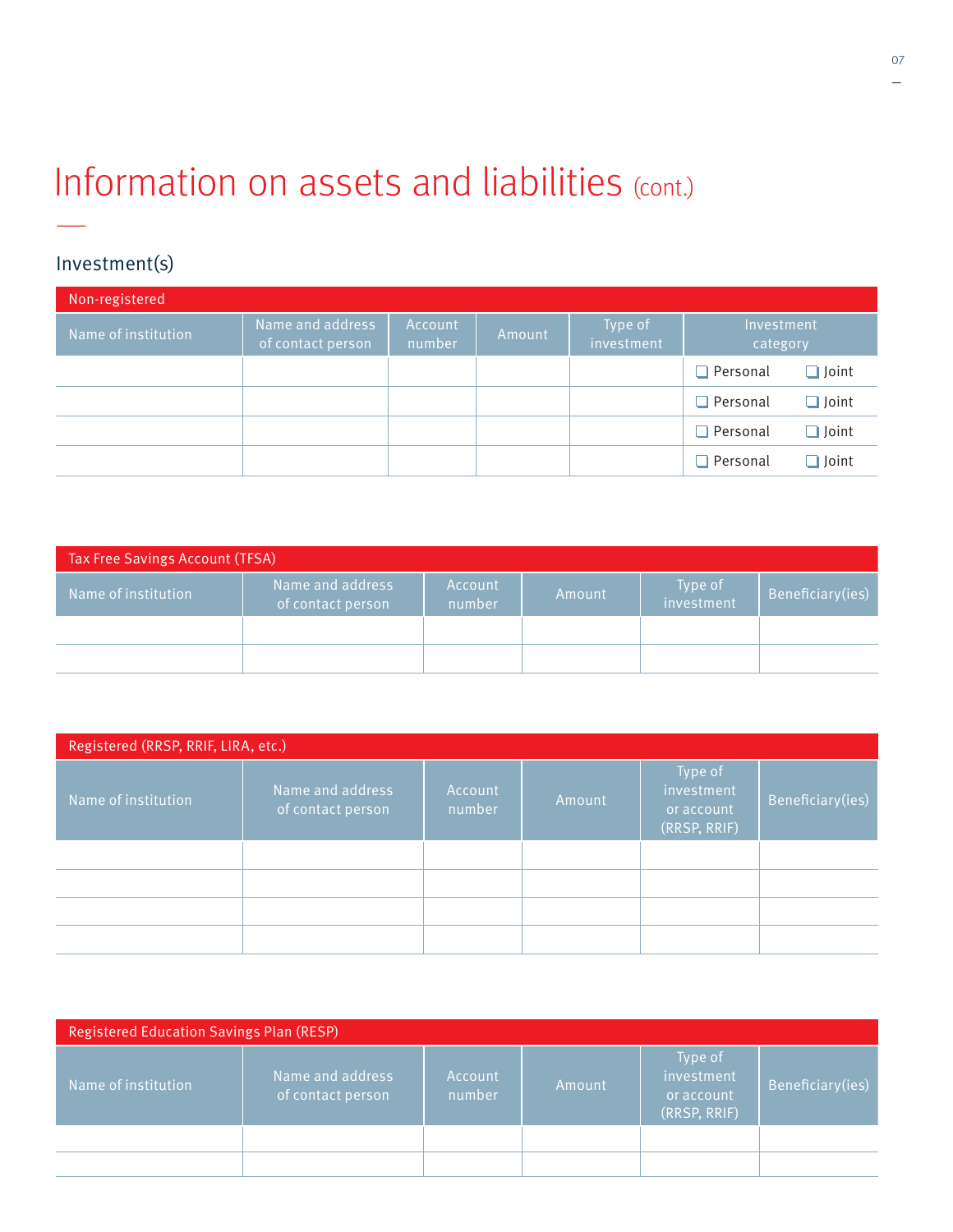—

—

# Information on assets and liabilities (cont.)

#### Investment(s) (cont.)

| Annuity(ies)               |                 |        |                  |
|----------------------------|-----------------|--------|------------------|
| Name and address of issuer | Contract number | Amount | Beneficiary(ies) |
|                            |                 |        |                  |
|                            |                 |        |                  |

| Private investment(s) |                    |               |                       |
|-----------------------|--------------------|---------------|-----------------------|
| Name of company       | Type of investment | Interest rate | Location of documents |
|                       |                    |               |                       |
|                       |                    |               |                       |

| Private pension plan(s) |                                    |              |  |  |
|-------------------------|------------------------------------|--------------|--|--|
| Name of employer        | Name and address of contact person | Type of plan |  |  |
|                         |                                    |              |  |  |
|                         |                                    |              |  |  |
|                         |                                    |              |  |  |
|                         |                                    |              |  |  |

#### Other sources of income:

#### Other assets

| Loans and demand notes      |        |                |
|-----------------------------|--------|----------------|
| Borrower's name and address | Amount | <b>Details</b> |
|                             |        |                |
|                             |        |                |

| Other property (e.g., art, car, boat, jewelry, wine cellar) |       |  |
|-------------------------------------------------------------|-------|--|
| Type                                                        | Value |  |
|                                                             |       |  |
|                                                             |       |  |
|                                                             |       |  |
|                                                             |       |  |
|                                                             |       |  |
|                                                             |       |  |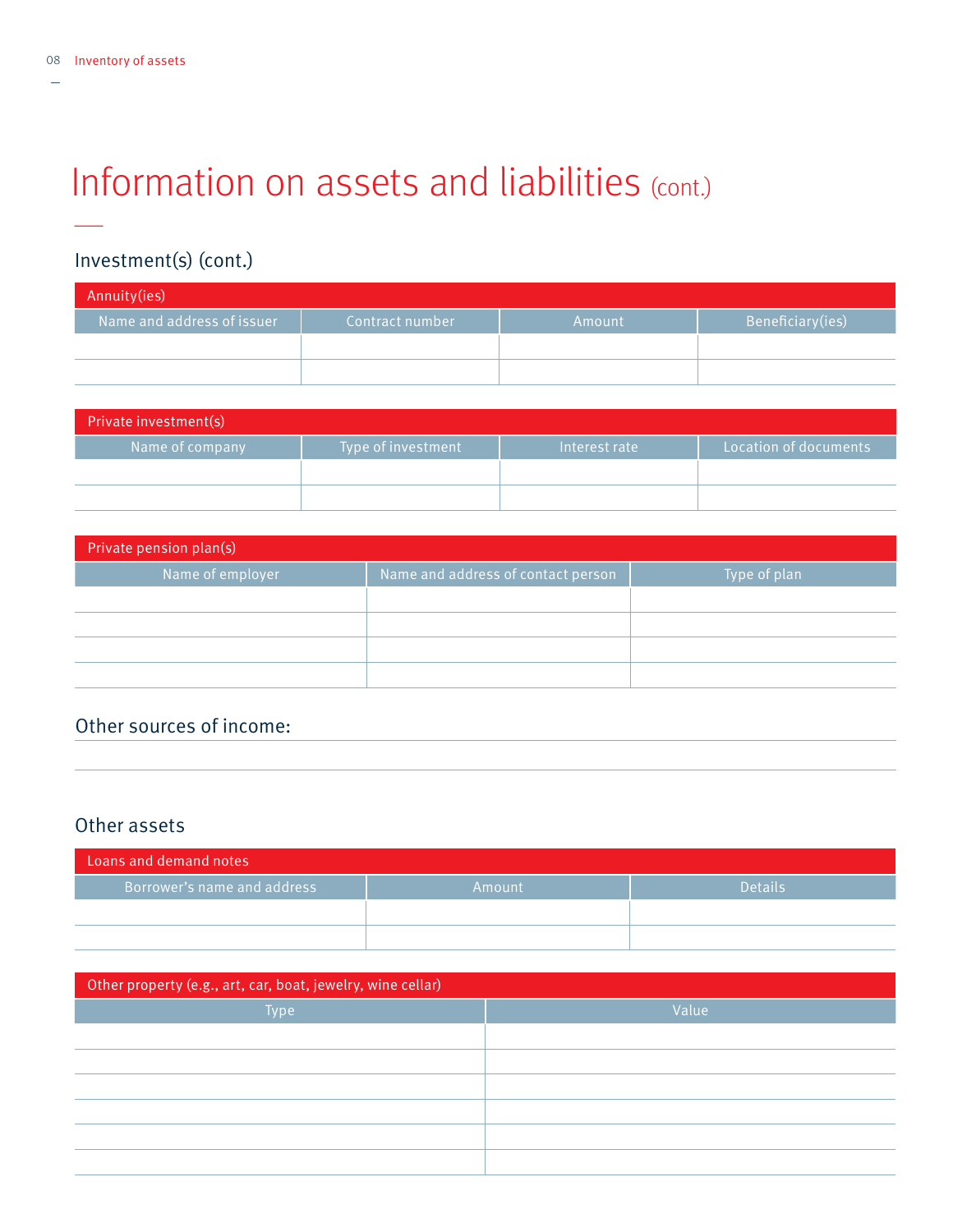### Insurance information —

| Life insurance   |                           |                                                   |                  |                                  |                            |                  |                  |
|------------------|---------------------------|---------------------------------------------------|------------------|----------------------------------|----------------------------|------------------|------------------|
| Owner/<br>Holder | Name of<br>person insured | Type of policy                                    | Policy<br>number | Name and<br>address of<br>issuer | Cash<br>surrender<br>value | Death<br>benefit | Beneficiary(ies) |
|                  |                           | Permanent<br>Term<br>$\Box$ Universal life        |                  |                                  |                            |                  |                  |
|                  |                           | Permanent<br>$\Box$ Term<br>$\Box$ Universal life |                  |                                  |                            |                  |                  |
|                  |                           | Permanent<br>$\Box$ Term<br>$\Box$ Universal life |                  |                                  |                            |                  |                  |
|                  |                           | Permanent<br>$\square$ Term<br>Universal life     |                  |                                  |                            |                  |                  |

| Life insurance $-$ Group coverage |                           |                  |                               |                  |                  |
|-----------------------------------|---------------------------|------------------|-------------------------------|------------------|------------------|
| Owner/Holder                      | Name of person<br>insured | Policy<br>number | Name and address<br>of issuer | Death<br>benefit | Beneficiary(ies) |
|                                   |                           |                  |                               |                  |                  |
|                                   |                           |                  |                               |                  |                  |

| Life insurance - Corporate |                           |                  |                                 |                  |                  |
|----------------------------|---------------------------|------------------|---------------------------------|------------------|------------------|
| Owner/Holder               | Name of person<br>insured | Policy<br>number | Name and address '<br>of issuer | Death<br>benefit | Beneficiary(ies) |
|                            |                           |                  |                                 |                  |                  |
|                            |                           |                  |                                 |                  |                  |
|                            |                           |                  |                                 |                  |                  |
|                            |                           |                  |                                 |                  |                  |

#### Other insurance

|                  | Name and address<br>of issuer | Value | Person(s) insured |
|------------------|-------------------------------|-------|-------------------|
| Car(s)           |                               |       |                   |
| Credit card(s)   |                               |       |                   |
| Travel           |                               |       |                   |
| Health care      |                               |       |                   |
| Various property |                               |       |                   |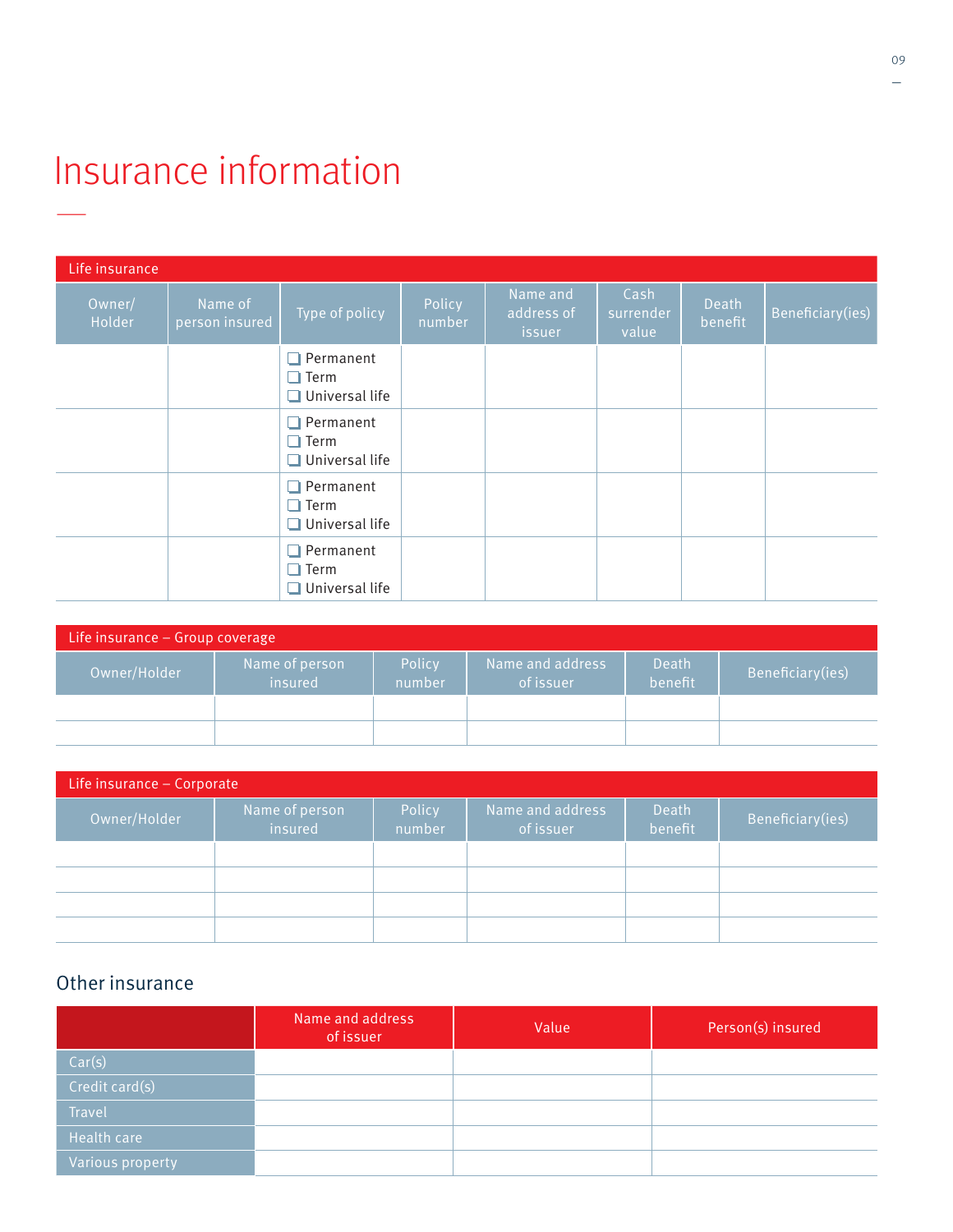### Insurance information (cont.) —

| <b>Disability insurance</b> |                  |                               |                       |                           |                      |
|-----------------------------|------------------|-------------------------------|-----------------------|---------------------------|----------------------|
| Member                      | Policy<br>number | Name and address<br>of issuer | <b>Waiting period</b> | Length of time<br>payment | Amount<br>of payment |
|                             |                  |                               |                       |                           |                      |
|                             |                  |                               |                       |                           |                      |
|                             |                  |                               |                       |                           |                      |
|                             |                  |                               |                       |                           |                      |

| Disability insurance - Group coverage |                  |                               |                       |                           |                      |
|---------------------------------------|------------------|-------------------------------|-----------------------|---------------------------|----------------------|
| Member                                | Policy<br>number | Name and address<br>of issuer | <b>Waiting period</b> | Length of time<br>payment | Amount<br>of payment |
|                                       |                  |                               |                       |                           |                      |
|                                       |                  |                               |                       |                           |                      |
|                                       |                  |                               |                       |                           |                      |
|                                       |                  |                               |                       |                           |                      |

| <b>Critical Illness Insurance</b> |                           |                  |                               |                   |                                 |
|-----------------------------------|---------------------------|------------------|-------------------------------|-------------------|---------------------------------|
| Owner/Holder                      | Name of person<br>insured | Policy<br>number | Name and address<br>of issuer | Capital<br>amount | Return<br>of premium<br>benefit |
|                                   |                           |                  |                               |                   | $\Box$ Yes $\Box$ No            |
|                                   |                           |                  |                               |                   | $\Box$ Yes $\Box$ No            |
|                                   |                           |                  |                               |                   | $\Box$ Yes $\Box$ No            |
|                                   |                           |                  |                               |                   | $\Box$ Yes<br>$\Box$ No         |

—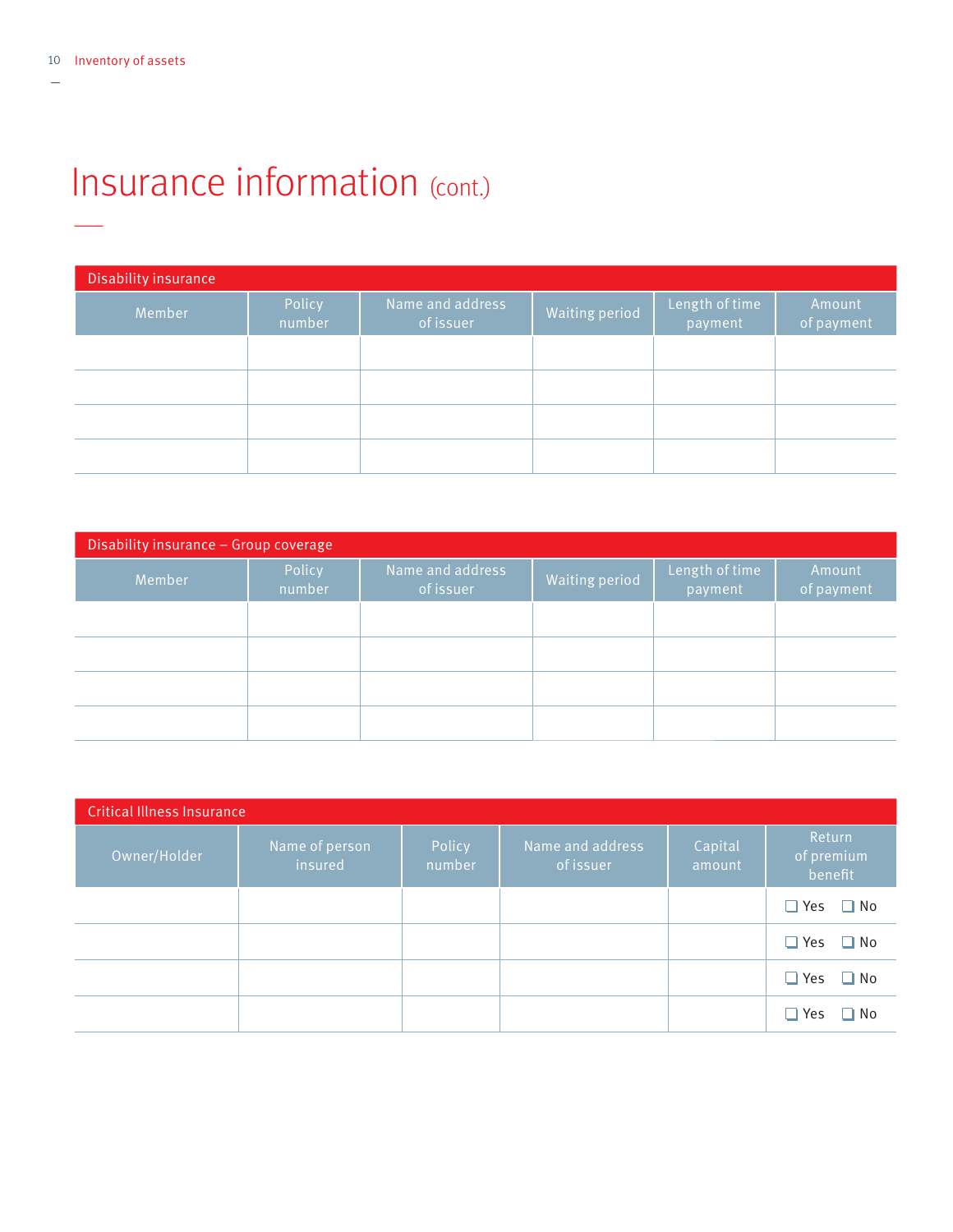### Estate planning information —

#### Will

| Type of will                                                | Date of last update | Executor/Liquidator |
|-------------------------------------------------------------|---------------------|---------------------|
| $\Box$ Holographic<br>$\Box$ In front of witnesses<br>Other |                     |                     |

### Power(s) of attorney

| Type of power of attorney | Date of last update | Attorney |
|---------------------------|---------------------|----------|
|                           |                     |          |
|                           |                     |          |
|                           |                     |          |
|                           |                     |          |
|                           |                     |          |
|                           |                     |          |
|                           |                     |          |

#### Trust(s)

| Type | Value | Beneficiary(ies) | Trustee(s) |
|------|-------|------------------|------------|
|      |       |                  |            |
|      |       |                  |            |
|      |       |                  |            |
|      |       |                  |            |
|      |       |                  |            |
|      |       |                  |            |

### Strategy(ies) (bequests, planned giving, etc.):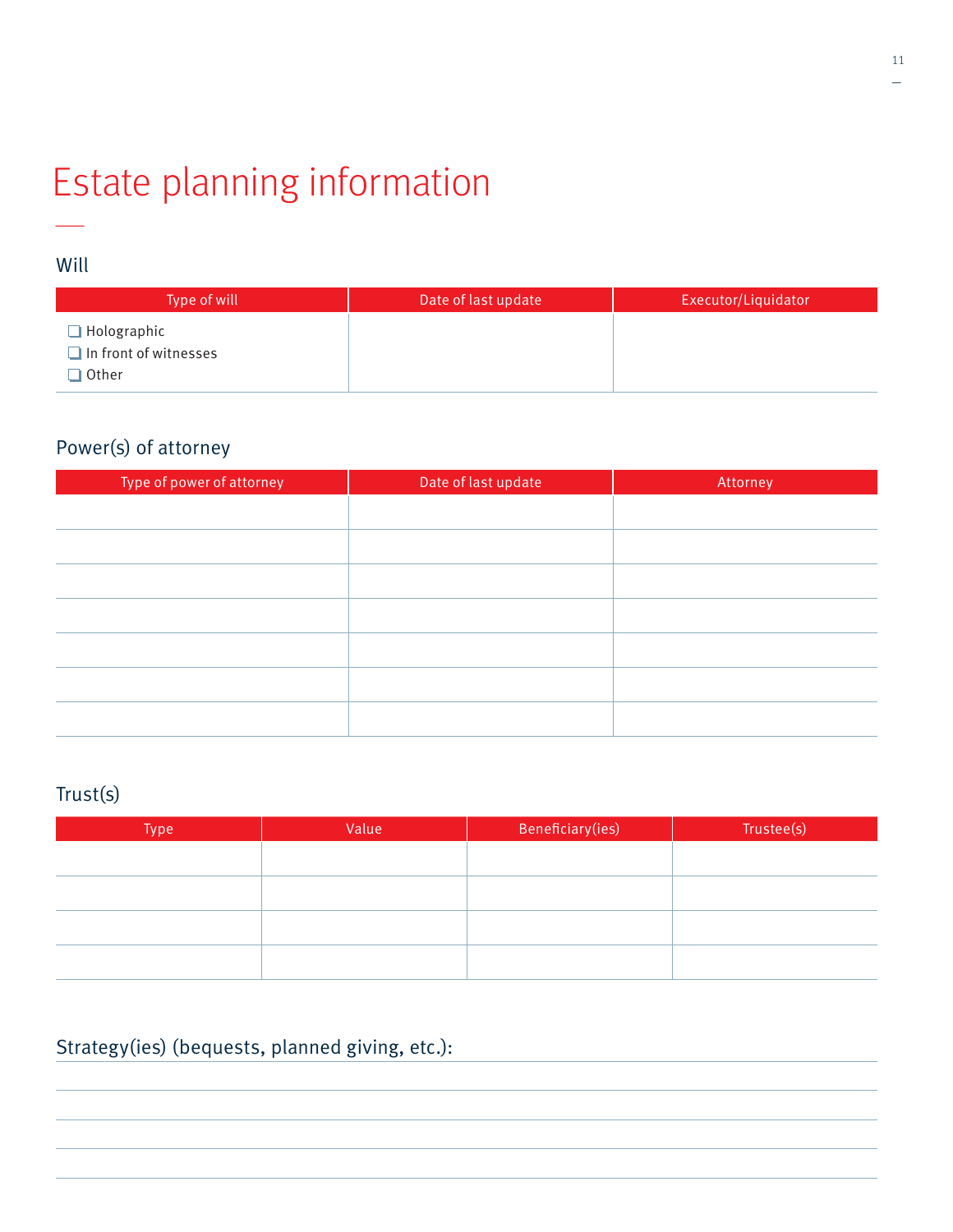—

—

# Estate planning information (cont.)

### Pre-planned funeral arrangements

| $\,$ Name of funeral home $\,$ |
|--------------------------------|
| Address                        |
|                                |

#### Specialists

|                                                      | Last name and first name | Address |
|------------------------------------------------------|--------------------------|---------|
| Employer                                             |                          |         |
| Family doctor                                        |                          |         |
| Lawyer                                               |                          |         |
| Accountant                                           |                          |         |
| Tax specialist                                       |                          |         |
| Dentist                                              |                          |         |
| Other specialists (pharmacist,<br>optometrist, etc.) |                          |         |

#### Other service providers

|                    | Service provider | Account number |
|--------------------|------------------|----------------|
| Telephone          |                  |                |
| Cell phone         |                  |                |
| Internet           |                  |                |
| Electricity        |                  |                |
| Gas                |                  |                |
| Alarm system       |                  |                |
| Loyalty program    |                  |                |
| Virtual banks      |                  |                |
| Music              |                  |                |
| Electronic payment |                  |                |
| Social media       |                  |                |
| Cloud computing    |                  |                |
| Other              |                  |                |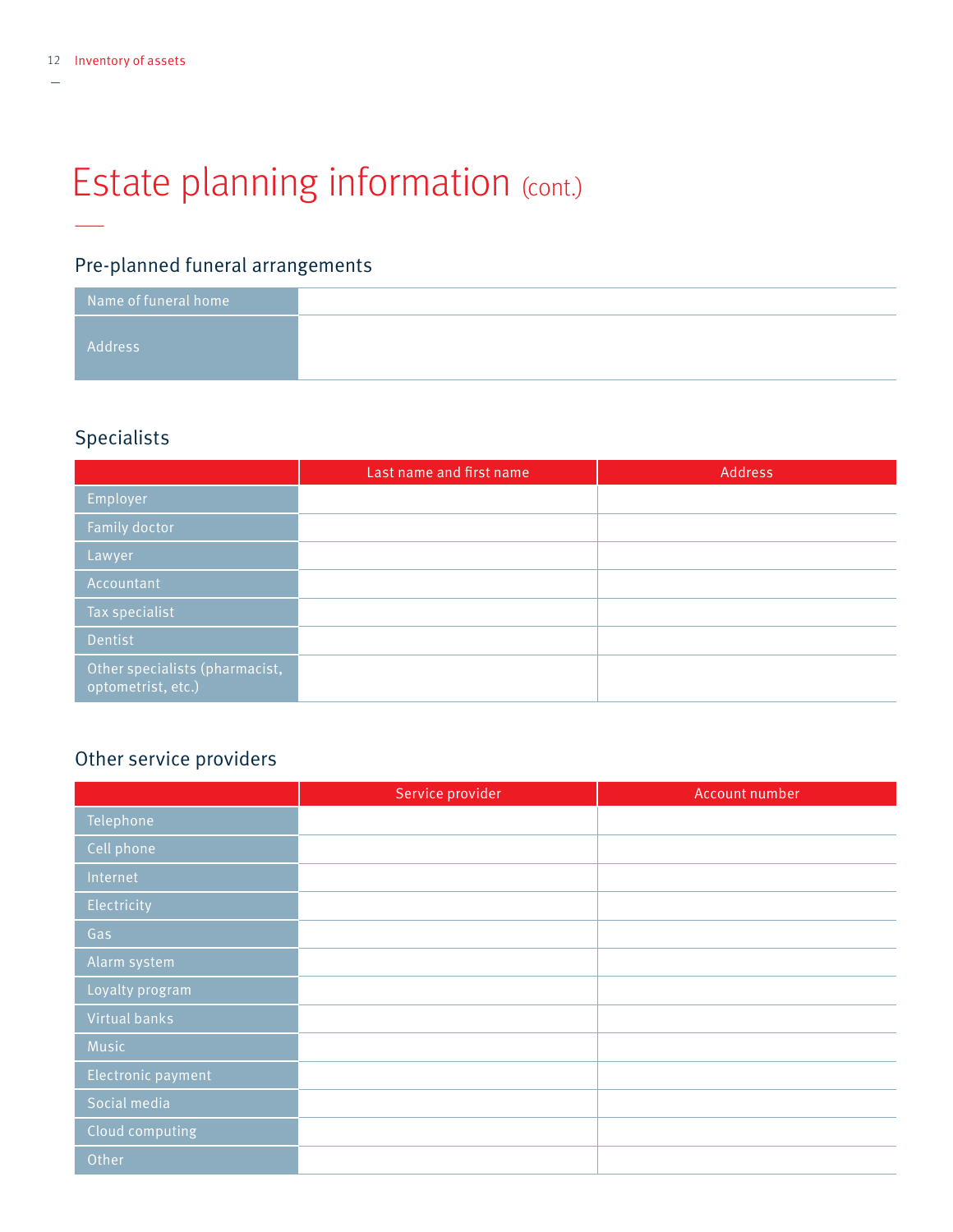### Key persons —

#### Key persons to contact in case of emergency

| Last name and first name | Telephone number | Relationship |
|--------------------------|------------------|--------------|
|                          |                  |              |
|                          |                  |              |
|                          |                  |              |
|                          |                  |              |
|                          |                  |              |

#### Your attorney(s)

| Last name and first name | Telephone number | Relationship |
|--------------------------|------------------|--------------|
|                          |                  |              |
|                          |                  |              |
|                          |                  |              |
|                          |                  |              |

#### Your children

| Last name and first name | Telephone number |
|--------------------------|------------------|
|                          |                  |
|                          |                  |
|                          |                  |
|                          |                  |
|                          |                  |
|                          |                  |

#### Other relatives or friends

| Last name and first name | Telephone number | Relationship |
|--------------------------|------------------|--------------|
|                          |                  |              |
|                          |                  |              |
|                          |                  |              |
|                          |                  |              |

Keep this list in a place that is easily accessible to the people you're close to.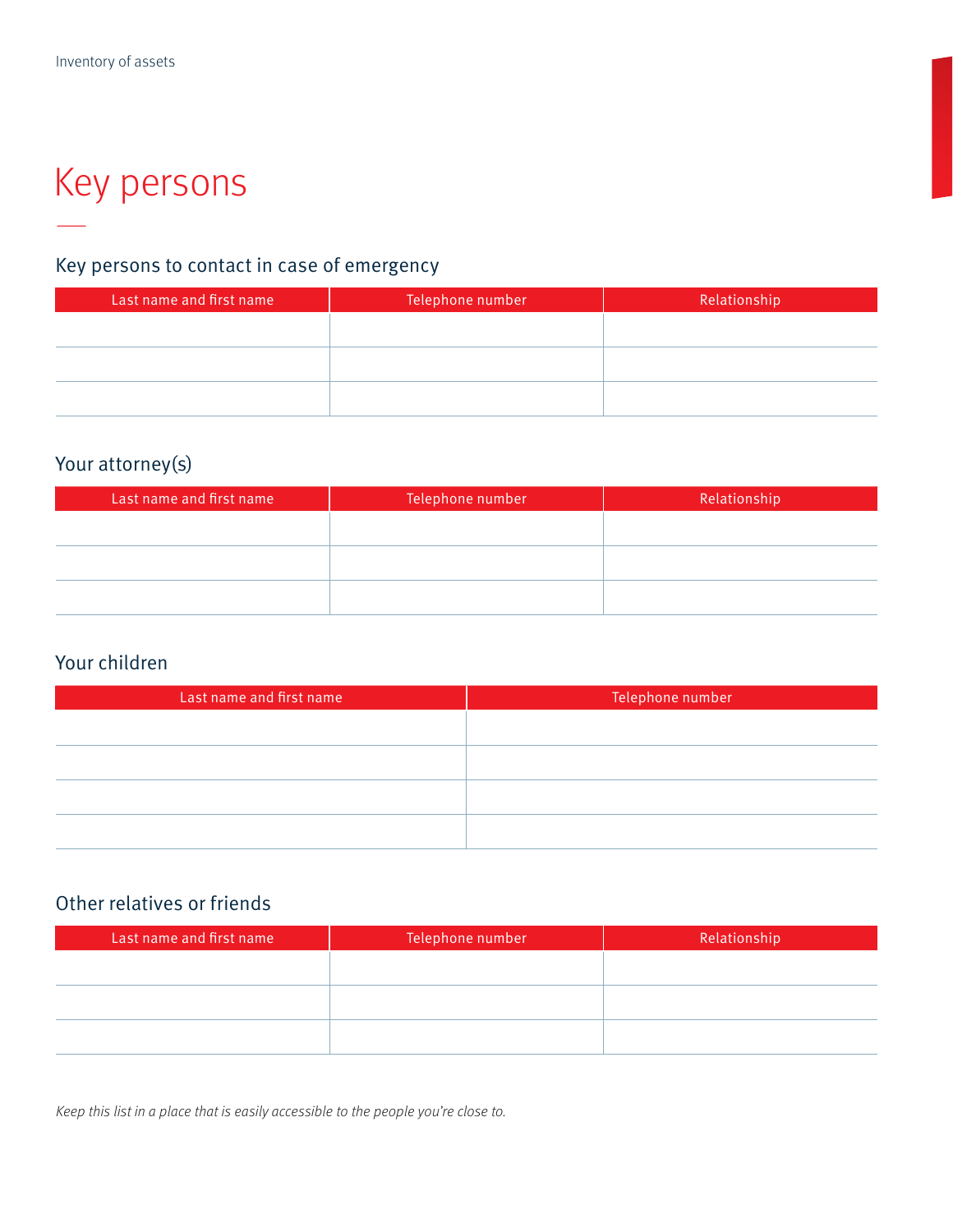### Executor of your estate

| Last name and first name | Telephone number | Company |
|--------------------------|------------------|---------|
|                          |                  |         |

#### Your lawyer/legal advisor

| Last name and first name | Telephone number | Company |
|--------------------------|------------------|---------|
|                          |                  |         |

#### Your main banker

| Last name and first name | Telephone number | Company |
|--------------------------|------------------|---------|
|                          |                  |         |

#### Your main investment advisor

| Last name and first name | Telephone number | Company |
|--------------------------|------------------|---------|
|                          |                  |         |

#### Your insurance advisor

| Last name and first name | Telephone number | Company |
|--------------------------|------------------|---------|
|                          |                  |         |

#### Other information

| Do you have a will?                           | $\Box$ Holographic | $\Box$ In front of witnesses | $\Box$ Other | $\square$ No |
|-----------------------------------------------|--------------------|------------------------------|--------------|--------------|
|                                               |                    |                              |              |              |
| Do you have pre-planned funeral arrangements? | $\Box$ Yes         | $\square$ No                 |              |              |
|                                               |                    |                              |              |              |
| Have you consented to organ donation?         | $\Box$ Yes         | □ No                         |              |              |

Keep this list in a place that is easily accessible to the people you're close to.